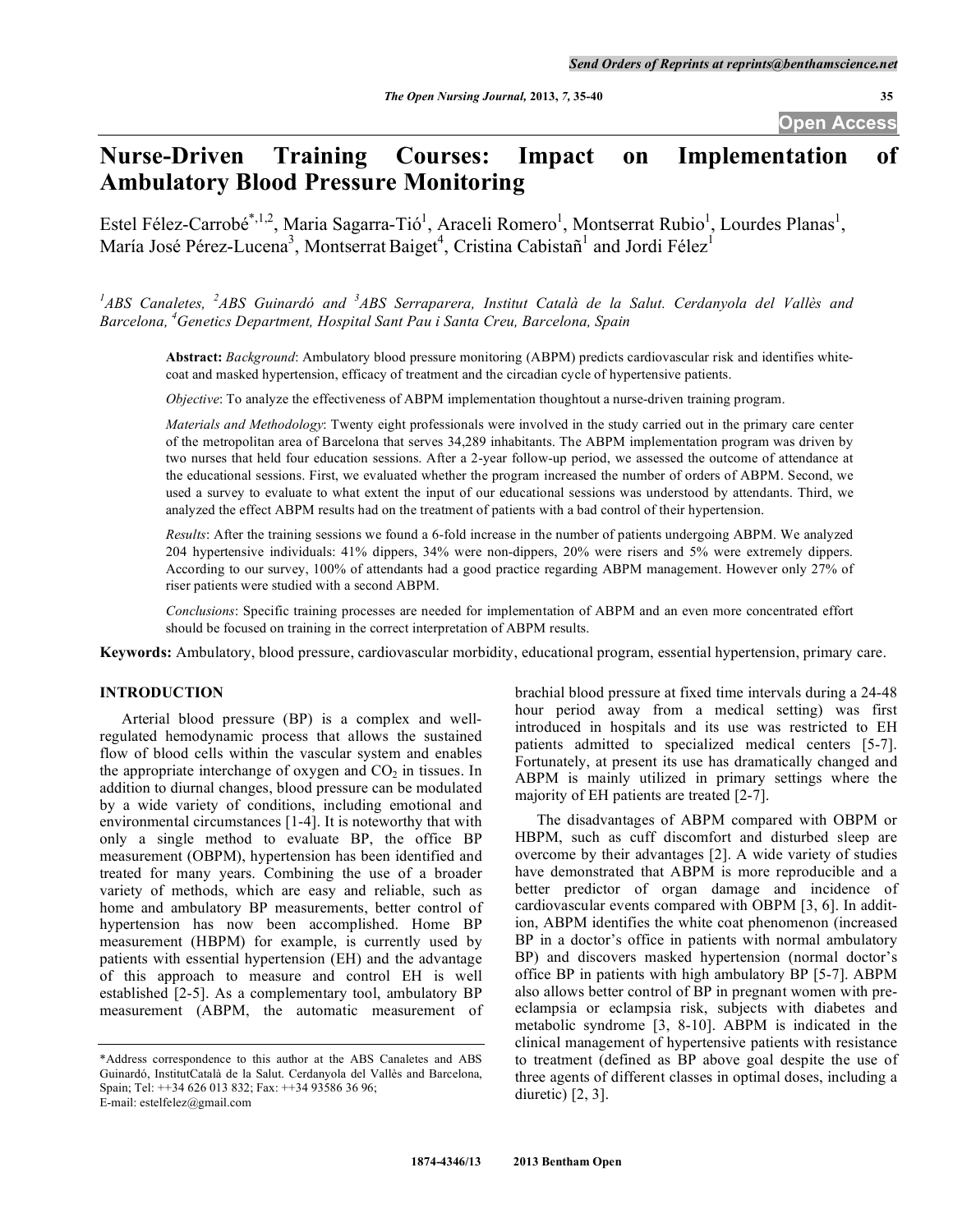In addition, ABPM discriminates among patients with a dipping or with a non-dipping BP pattern and identifies patients with either a riser or extremely dipper pattern. Loss of the nocturnal dip has been associated with increased sympathetic tone and renal sodium reabsorption [3, 9, 11, 12]. Non-dippers are defined as patients who show a reduction in BP of less than 10% between average day and night BP determinations [3]. This status is associated with a higher prevalence of target organ damage, left ventricular hypertrophy, development of atherosclerotic plaques and intima-media thickness in women, higher urinary protein excretion and increased cardiovascular morbidity and mortality (reviewed in 3). The non-dipping pattern is also associated with diabetes and seen in patients with chronic renal failure [3, 12-14]. Risers and extremely dipper, (defined as patients who show an increase of more than 10% or more than a 20% decrease between average day and night BP, respectively), also have a higher cardiovascular risk [3, 14]. ABPM is the unique method to identify these distinct BP patterns and control changes in antihypertensive agents, or dose or timing of drugs, in order to improve BP control and reduce cardiovascular risk (CVR) [3, 12-14].

 In light of the foregoing considerations, we carried out a nurse-driven ABPM training program in order to implement its use in a primary care center located in the metropolitan area of Barcelona (Spain). The program was evaluated after a 2-year follow-up period. The objective of this article is to discuss the evidence supporting the use of ABPM in primary care centers and the importance of specific training programs to implement the use of ABPM.

#### **MATERIALS AND METHODOLOGY**

 Twenty-eight health professionals (14 nurses and 14 family doctors) participated in the study carried out during a two-year period. Four training sessions were conducted by 2 mentor nurses. In the first two sessions, methods to evaluate cardiovascular risk and the importance of good control over hypertension variables were stressed. The last two sessions were specifically focused on explaining the advantages of ABPM, such as the easy identification of white coat hypertension and obtaining information on the pattern of BP at rest (identification of a dipper, non- dipper, riser or extremely dipper pattern) and the clinical consequences of these specific patterns. In addition, information on how to modify treatment of hypertensive patients according to ABPM data was also discussed.

 ABPM was carried out on two hundred and four individuals having at least one of the following characteristics: 1) a documented diagnosis of EH; 2) evaluated in a primary health care clinic with suspected EH; and or 3) treated with antihypertensive drugs. In addition for all patients  $> 1$  month had elapsed between measurements of office BP and HBPM. Also, valid and reliable BP and HBPM information, complete data on all variables required for analysis of ABPM, as defined by the MAPAPRES protocol, was available for patients enrolled in the study [15]. The reasons for ordering an ABPM were stated on the order form and included six optional answers: 1) to evaluate efficacy of treatment; 2) to detect white coat syndrome; 3) to analyze high risk hypertension; 4) to define circadian rhythm; 5) to identify refractory hypertension; or 6) to observe labile hypertension.

 Office BP was measured with validated semiautomatic devices, using appropriate cuffs (2 sizes), keeping the subject in a sitting position and ensuring standardized conditions [3, 16]. The average of 2 BP measurements was used for analyses. Thereafter, 24 hour ABPM was performed noninvasively on the non-dominant arm, using a Spacelab's Model 90207 device and spacing the readings at 20-minute or 30-minute intervals during the predicted periods of activity or rest, respectively. Patients were instructed to carry out their usual activities, keep their arm extended and immobile at the time of each cuff-inflation, and return the following day for device removal. ABPM was regarded as valid only if > 80% of systolic BPs (SBP) and diastolic BPs (DBP) during the active or rest time periods (from subject diaries) were satisfactory. All valid recordings were analyzed to obtain average 24-hour, active and at rest SBP and DBP. Nurses and physicians who carried out ABPM were trained and certified in ABPM.

 Nurses and/or physicians fully completed a computerized order form for ABPM based upon interviews and physical examinations of patients at the time of visit and on data drawn from clinical records. The variables included, age, gender, clinical systolic and diastolic blood pressure respectively, duration of hypertension in years, antihypertensive drugs taken, time of drug taking, body mass index (BMI [g/m<sup>2</sup>]), smoking habits, existence of dyslipidemia, diabetes, individual or family histories of premature cardiovascular disease, and target-organ damage. Dyslipidemia was defined as total serum cholesterol > 250 mg/dL, low-density cholesterol > 155 mg /dL or high-density cholesterol < 40 mg /dL in men and < 48 mg/dL in women, respectively, or the presence of current lipid-lowering therapy; obesity as body mass index  $>$  30 kg/m<sup>2</sup>; diabetes mellitus as fasting blood glucose repeatedly 126 mg/dL or current antidiabetic therapy; microalbuminuria as average urinary albumin excretion of 30 to 300 mg daily or albumin/ creatinine ratio  $> 22$  mg/g in men and  $> 31$  mg/g in women and proteinuria as urinary protein excretion > 300 mg daily; left ventricular hypertrophy as left ventricular mass index calculated from a M-mode echocardiogram  $> 125$  g/m<sup>2</sup> in or  $> 110$  g/m<sup>2</sup> for women or the presence of electrocardiographic criteria (Sokoloff index > 35 mm). Renal disease was diagnosed when serum creatinine was  $> 1.5$  mg /dL in men and  $> 1.4$ mg/dL in women or when proteinuria was present. Biochemical parameters from the last office-based determination within the preceding 3 months were used. The procedures followed were in accordance with institutional guidelines from Institut Català de la Salut (ICS) [17] and as mentioned, they were inclouded in the study in order to calculate ABPM results by MAPAPRES computerized protocol.

Clinical variables were compared using the  $\chi^2$  test, as appropriate. Statistical significance was set at  $P \leq 0.05$ . Average activity and resting-time ABPM was calculated as described following the protocol and guidelines of MAPAPRES [15].

### **RESULTS**

 Two hundred and four ABPM were carried out in our center. Gender distribution was equal: 103 males and 101 females with an average age of  $53 \pm 14$  and  $60 \pm 14$  year old for males and females, respectively. As mentioned, the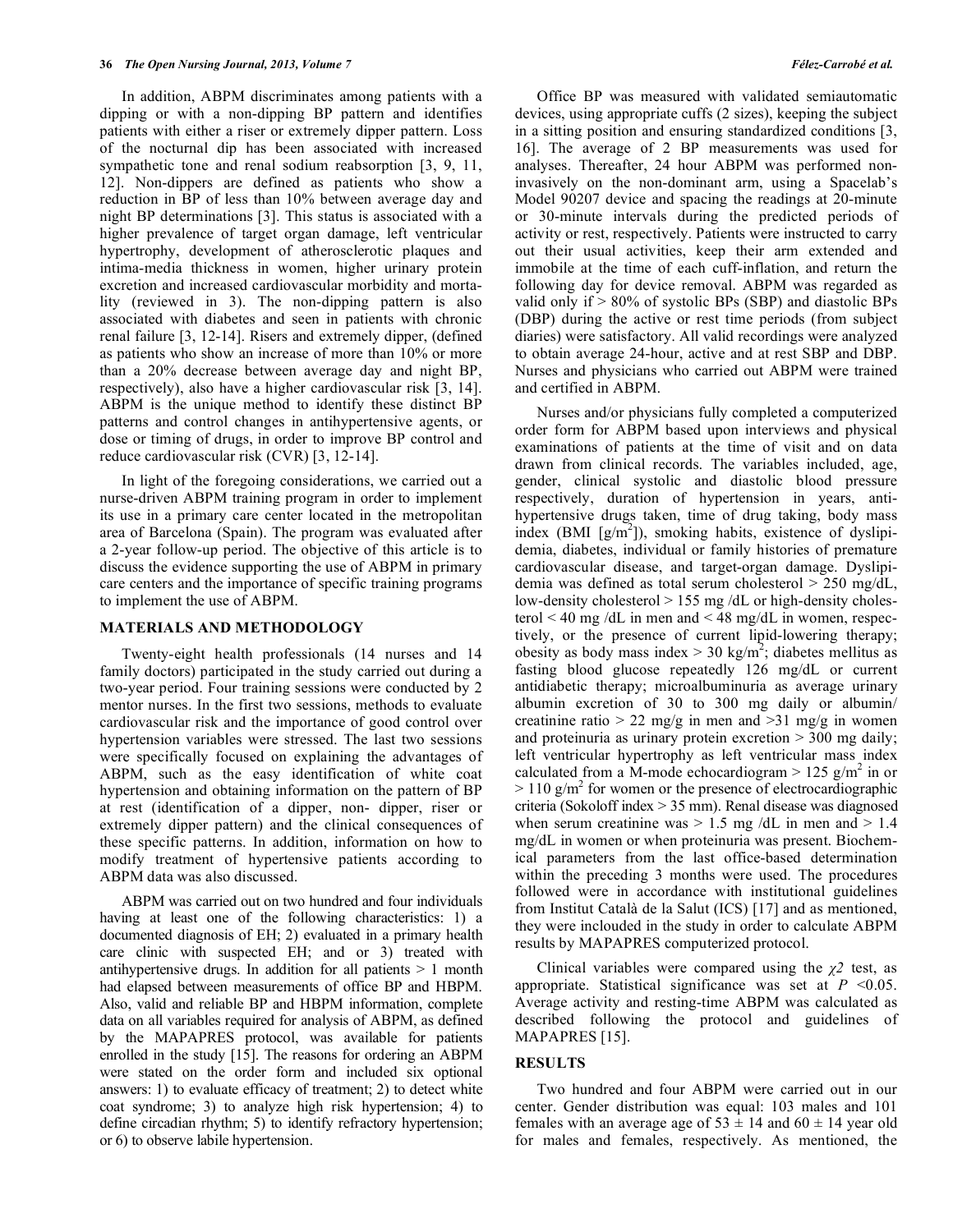reasons for ordering an ABPM study were stated on the order from. Most of the ABPM orders (38% of patients) were done to determine whether HP patients were being treated correctly. The next most frequent reasons for ordering ABPM was to detect a white coat syndrome (25% of subjects) and to analyze ABPM in high-risk hypertension (16% of individuals). Other reasons were to study: circadian rhythm (12%), refractory hypertension (5%) and labile hypertension (4%). To characterize individuals with suspected EH, with respect to their circadian rhythms, the recorded pattern of ABPM measurements was defined as dipper, non-dipper, riser or extremely dipper according to the criteria describe above. In our set of 204 individuals, 41% (n=84) were dippers and 34% (n=69) were nondippers. Twenty% of subjects (n=41) were risers and  $5\%$  (n=10) were extreme dippers. Fig. (**1A**) depicts these data as the percentage of circadian rhythm patterns analyzed. Summarizing these data, 80 out of 204 individuals had a dipper or extremely dipper pattern whereas 124 had a non-dipper or riser pattern.

 According to ABPM results, 52% of individuals (n=106) had BP levels under control. When subjects were divided by their circadian rhythm patterns, good BP control was observed in a similar percentage (45.3±4.4%, ranging from 51-40%) among dipper, non dipper and extremely dipper

**Fig. (1). Characterization of subjects included in the study**. (**A**) Shows the percentage of individuals with a determined ABPM pattern as describe in the bar legends. The percentage of individuals with normal blood pressure values is expressed in (**B**) regarding their ABPM pattern. (**C**) Depicts the percentage of individuals with a distinct cardiovascular risk. (**D**) Shows the percentage of subjects with normal levels in their BP measurement concerning their cardiovascular risk.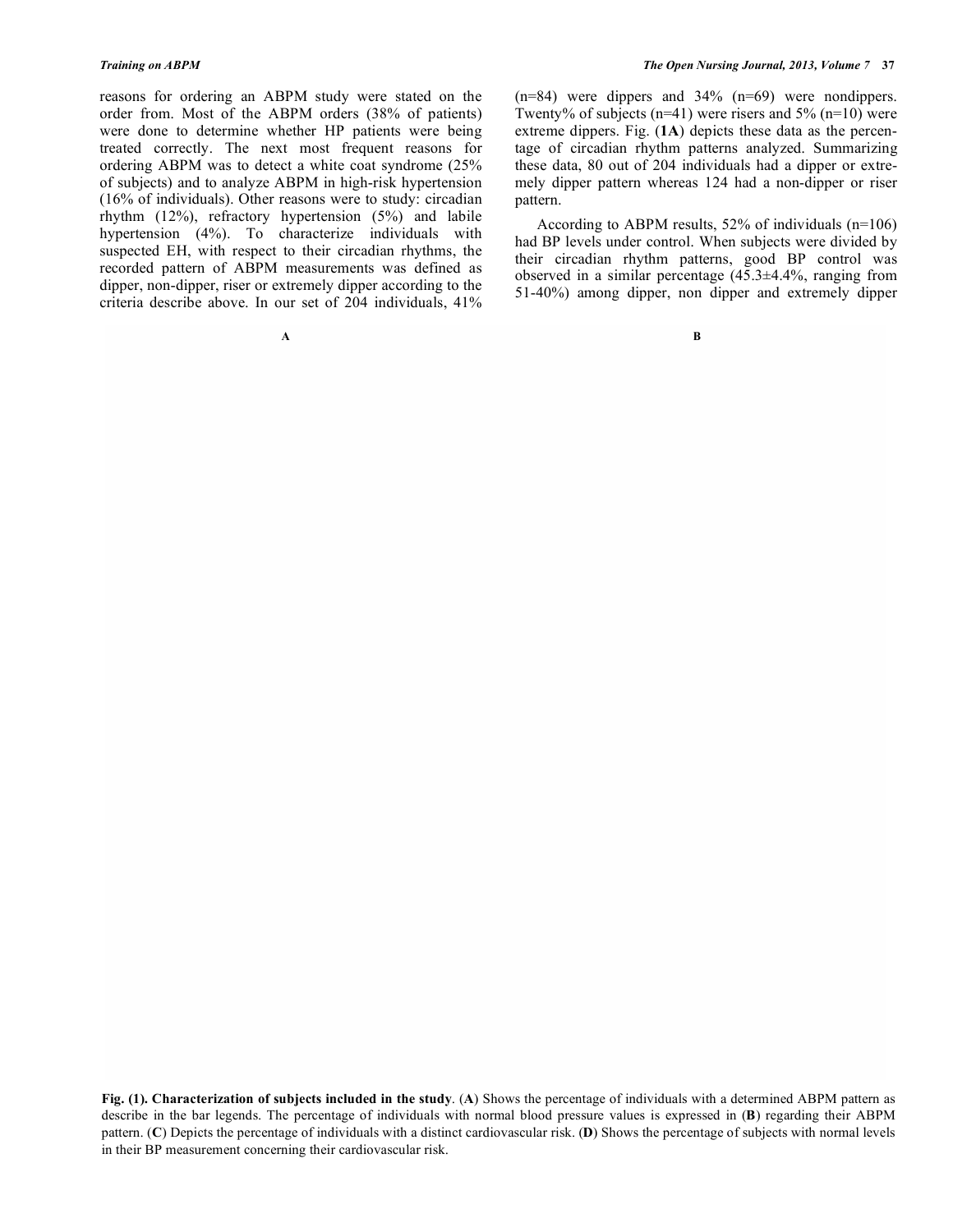subjects while only 29% of riser individuals (n=59) were under good BP control (Fig. **1B**).

 EH is associated with other CVR factors including age, gender, cholesterol levels (HDL and LDL), diabetes, smoking and body mass index and circadian rhythm type. Fig. (**1C**) summarize the percentage of subjects with a determined CVR among the population of individuals who underwent ABPM. CVR ranged from non-added to very high risk factors (see details in the legend to Fig. **1**). Based on this categorization, the percentage of individuals with controlled BP levels as measured by ABPM is indicated in Fig. (**1D**).

 Once we had obtained data from the population of subjects who had undergone ABPM, we wished to determine whether nurse driven educational intervention among health care professionals had any impact on ABPM management. That was explored using three different approaches. First, we evaluated the number of ABPM orders both before and after educational training. Before educational intervention we recorded 2.5 orders per month and this number increased to 8.9 and 15.5 orders per month following the first and second educational interventions, respectively. The health professionals in our primary care center were grouped in Health Basic Units (HBU) composed of a nurse and a family doctor. We had 14 HBU and we recorded the attendance at the educational sessions for each HBU. Maximal attendance reflected the attendance of both the nurse and the doctor at the 2 sessions and scored 4 points while 0 points were scored when neither nurse nor doctor from a particular HBU attended any session. Consequently, we designated HBUs as attendant when a nurse or doctor from a particular HBU had attended 3 or more sessions or non-attendant when a nurse or doctor had attended less than 3 sessions.

 Attendants, which represented 50% of the HBU, ordered 173 ABPM (85%) whereas non-attendant HBUs that can be considered control group, ordered 31 ABPM (15%). Fig. (**2**) depicts these data. A 3-fold increase in ABPM orders was observed after the second educational intervention in attendant HBUs but it is noteworthy that even in nonattendant HBUs a marked relative increase in ABPM orders was observed (2.3-fold increase). The p values were also significant (p>0.05) comparing orders among attendants and non-attendants after the 1st and 2nd educational specific ABPM sessions.

 As a second approach to evaluate the efficiency of training in ABPM, a survey related to the educational interventions was carried out. The survey included data on professional identification and also questions such as: Why didn't you ever order an ABPM? Among three professionals in this situation the answers were: "did not know the program", "preferred home BP monitoring" and "no reason provided". In this survey we also checked whether the perception between then number of orders written and the orders actually done corresponded. Among attendant HBUs only one discrepancy was found between nurse and doctor, whereas four contradictions were found among the seven non-attendants HBU. Among 13 professionals who believed they did not order many ABPM, and in fact they did not, 3 believed it was much work, 2 believed it was uncomfortable for patients, 2 did not know how to manage results and



**Fig. (2). Number of ABPM studies carried out following specific educational interventions.** Values reflect the number of ABPM studies. 1st and 2nd EI means ABPM studies performed after the first and second specific educational interventions on ABPM, respectively. These data are summarized in total bars. Empty and filled bars correspond to ABPM records done by non-attendant and attendant professionals, respectively.

1 preferred home BP monitoring to ABPM. Three more professionals did not answer this question. One of the questions of the survey asked about reasons for ordering ABPM. Five possible answers were stated for this questions including 1) better diagnosis of EH; 2) better detection of the white coat effect; 3) evaluation of response to treatment; 4) information on circadian cycle, 5) reduction in number of consultations. All professionals from attendant HBUs checked answers 1 to 4, while most professionals from nonattendant HBUs did not answer this question. Similarly, when we asked about the convenience of this procedure, all professionals from attendant HBUs answered this question, but the answers of nurses and doctors differed: most nurses were concerned about possible discomfort of patients while doctors were concerned with complexities in filling out the order forms. Again, most professionals from non-attendant HBUs did not answer this question.

 Finally, as a third approach, we assessed whether the results of ABPM had had any influence in modifying the treatment of patients. (We should mention that there are distinct normal or optimal BP values depending on the method used to evaluate BP and these values are summarized in Table **1**).

 With regard to normal values for ABPM, we found a high percentage of riser patients that were badly controlled (79%). Based upon these results, 37 re-measurements should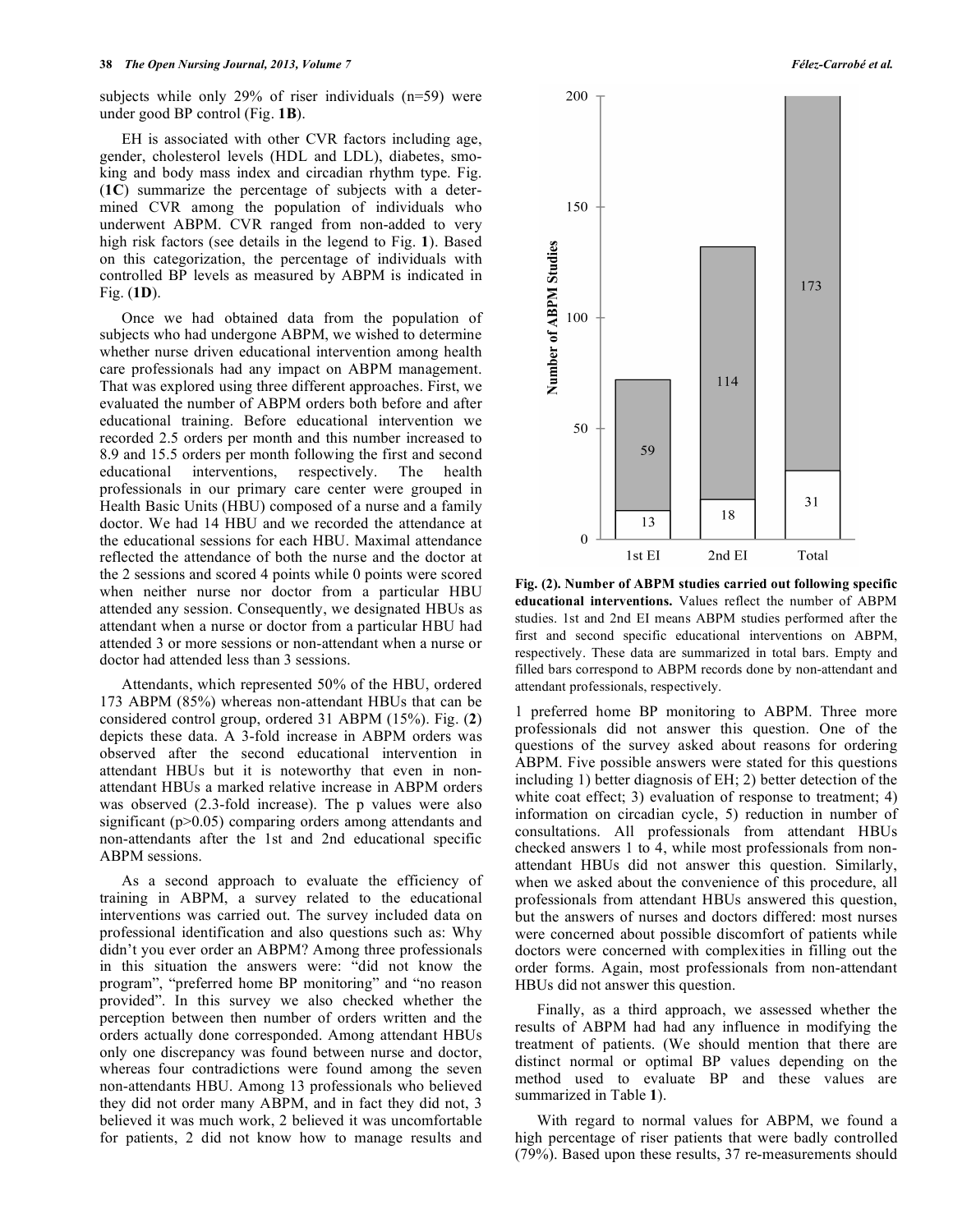have been performed, but only 10 were carried out  $(27%)$ . The attendant and non-attendant professionals performed 8 and 2 re-measurements, respectively.

|           | <b>Normal Values</b> | <b>Optimal Values</b> |
|-----------|----------------------|-----------------------|
| Office BP | < 140 < 90           | < 135 < 85            |
| Home BP   | < 135 < 85           | < 130 < 80            |
| $ABPM*$   | < 130 < 80           | < 125 < 75            |

**Table 1. Normal and Optimal Values of Blood Pressure (BP)** 

Left and right values in cells stand for systolic and diastolic blood pressure, respectively. (\*) ABPM, ambulatory blood pressure monitoring [2, 3, 6, 8, 10].

# **DISCUSSION**

 In this study we presented data on the implementation of ABPM in a primary care center in the metropolitan area of Barcelona. Implementation was driven by two mentor nurses who carried out four educational sessions for health professionals, including nurses and family doctors. This study was carried out during a two-year follow-up period and to our knowledge this is the first study to address these issues. We assessed the outcome of attendance at the educational sessions at three different levels. First, we assessed whether these sessions increased the number of orders of ABPM. Second, we used a survey to evaluate to what extent the input of our educational sessions was understood by attendants. Third, we analyzed the effect ABPM results had on the treatment of patients with bad control of their BP.

 The study involved 204 individuals similarly distributed by gender but men had a mean of age 7 years older than women. This difference is in concordance with our data on the total population affected by EH and controlled in our primary care center [18]. Clinical characteristics of the 204 analyzed individuals (including ABPM records) matched with those described in several reports published by the Spanish CARDIOSRISK/MAPAPRES Group but some points should be highlighted. First, in our group of individuals, we found a high percentage of riser patterns (20%), 2-fold higher than that described in the MAPAPRES study (10%) [15]. This marked difference could be due to the number of individuals included in our study (n=204) compared with the number evaluated in the CARDIOSRISK/MAPAPRESSTUDY  $(n = 38,000)$ . However, these differences may also be explained by the priority given to ABPM measurements to patients with complicated EH or to differences in the mean of ages of the populations in the two studies. It is our opinion that the reason for the difference is revealed in the order form statement evaluation: The most frequent given for ordering an ABPM study was to know treatment efficacy and secondly, to identify a white coat syndrome or to assess whether treatment of high risk EH patients is correctly conducted. Conversely, the identification of a circadian rhythm or labile hypertension was stated in a lower number of ABPM orders suggesting that most ABPM studies were done to assess good practice or to correct a therapeutic regime. Secondly, keeping in mind that good control in ABPM is related to a more restricted normal range of systolic and diastolic BPs (see Table **1**), in our series, good control was only found in 45 and 50% of patients with a

dipper or non-dipper ABPM pattern, respectively. This percentage was even worse among extremely dipper patients (40%) and risers (29%), patterns associated to a higher risk of cardiovascular events. We assessed CVR among our set of EH individuals in order to know how BP was controled among high CVR. As depicted in Fig. (**1C**), 22% (n=45) had a non-added or low CVR while most of our EH patients had a moderate, high or very high CVR (78%; n=159). We analyzed also how EH was controled with respect to CVR (Fig. **1D**). A good control of BP was observed among 57- 60% of patients with low CVR whereas was higher among patients with a low CVR patients. These data indicated that BP was better controlled in patients with a low CVR and conversely, BP was poorly controlled among patients with a higher cardiovascular risk that demands a stricter and better control. Unfortunately, this is reported in most of studies that address these issues [3, 8-12].

 In our study we had the chance to compare attendants and non-attendants (control group) professionals because they were distributed in a similar number. Attendance at the educational interventions appeared to be crucial for the outcome of good practice regarding ABPM. Differences in the number of orders of ABPM per month and other responses to the survey support this. Attendants ordered 5.6 fold more ABPM than non-attendants. Results from our survey show a clear difference among attendants and nonattendants with respect to their knowlegment on ABPM, BP pattern and their manegement. No scientific reasons were argued by non- attendants against ABPM. Furthermore, a better understanding of EH characteristics was apparent among attendant professionals. We should keep this in mind in the future and try to make a stronger effort to motivate and achieve wider participation in EH training sessions. New strategies such as keeping continuous HBU information on ABPM orders and performing new ABPM on riser patients could be applied in the future.

 Once we have obtained the results of an ABPM, do we know how to manage the patient? Which therapeutic changes should be introduced based upon these results? To explore the consequences of ABPM results on therapeutic behavior we further analyzed the patient group with a riser pattern. Theoretically, therapeutic modifications should have been provided for patients in this group based upon their ABPM patterns and a second measurement should have been performed to ensure that correct control has been achieved. Thus, we checked how many re-measurements were performed in this specific group. A 5-fold and a 2.5-fold higher cardiovascular risk has been claimed for this group of patients in comparison to non-EH individuals with nonadded cardiovascular risk or to EH individuals with a dipping pattern, respectively [3, 8-12, 19]. In our group of 40 risers, 37 were available for a second ABPM if a therapeutic change was introduced. 28 of these individuals were seen by attendant professionals but a second ABPM was performed in only 8 patients. These figures are even worse among nonattendants: only 2 re-measurements were performed among the 9 available riser patients. In summary, a second ABPM was carried out in only 10 out of 37 risers. It should be mention that results on the type of BP pattern are indicated in the ABPM reports as well as a comment on the sequential BP measurements. For example, a report such as "good control", regarding SBP and DBP could be followed with a